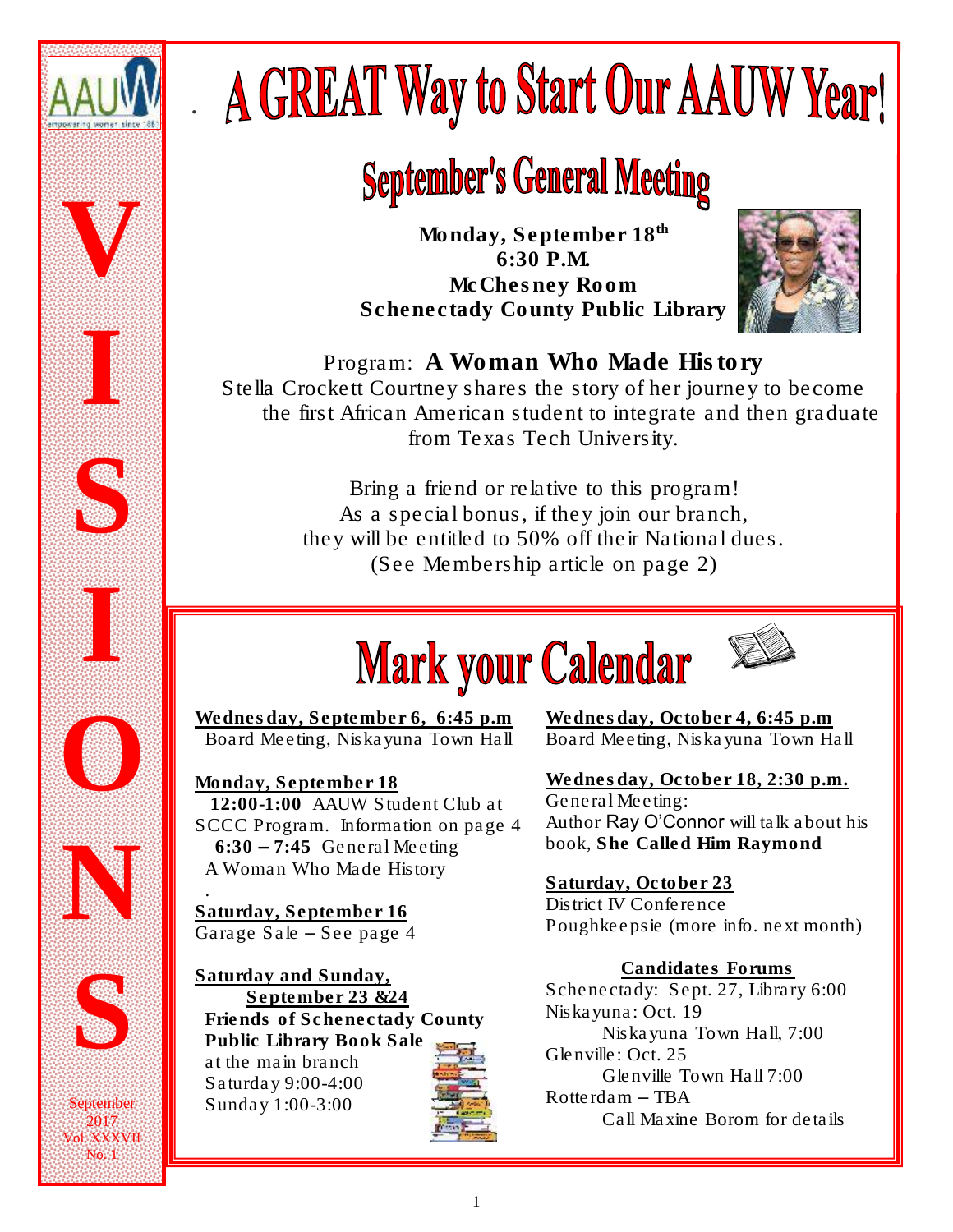## *OUR PRESIDENTS'S MESSAGE*

This summer was a productive one for us as we attended the AAUW National Convention in Washington DC. It was wonderful networking with fellow AAUW members from across the country who share the mission and actively do their part to work for it.

Lobby Day was especially effective as we "stormed" the Capitol, 800 strong, all dressed in our Lobby Day shirts; we were not to be missed. Although we did not get to see our NYS representatives, we did meet with staff that we

briefed on our issues. It provided us with a good opportunity to express our appreciation to our New York representatives for supporting the issues AAUW had highlighted for discussion: keeping Title IX intact and Student Debt Relief. We also expanded our discussion to include current issues that Congress is addressing as well.



At the Convention we got ideas for programs, membership recruitment and fundraising, and had the opportunity to hear many distinguished speakers such as Judy Woodruff and Sonia Sotomayer. It was an honor to represent our Branch at the National Convention and we hope to implement some of the new ideas we learned.

*~ Bobbi Richardson and Robin Eddy*

The NYS Delegation to the National Convention In Chuck Shummer's conference room with one of his aides.

## *MEMBERSHIP*

A critical focus of AAUW continues to be gender inequality in education and the work force. We urge all of our members to reach out to the community to encourage local women to join us in our mission. This is an important time for us both locally and nationally.

AAUW National is again promoting the Shape the Future Membership Campaign. This campaign is a recruitment tool for current members to offer a discounted rate to prospective members. With this campaign, new members can take 50% off the national dues rate when they join during an AAUW public event. Branches also earn one free national membership to give away for every two newly recruited members. Last year we were able to give out 2 free membership.

Thank all of you who have renewed your membership. \* If you haven't paid your dues yet, it is essential that you send in your \$78.00 membership renewal ASAP in order to continue getting your AAUW newsletter and to participate in your study and interest groups.

Looking forward to the upcoming year … Our branch programs for 2017-2018 will hopefully entice newcomers. *~ Jackie Mendini and Shellie van der Zee*

Due to an error with National, please add Linda's information in your directory.

Linda Rizzo 2220 Fairlawn Parkway Schenectady, NY 12309 518-428-2185 lmrrizzo@gmail.com

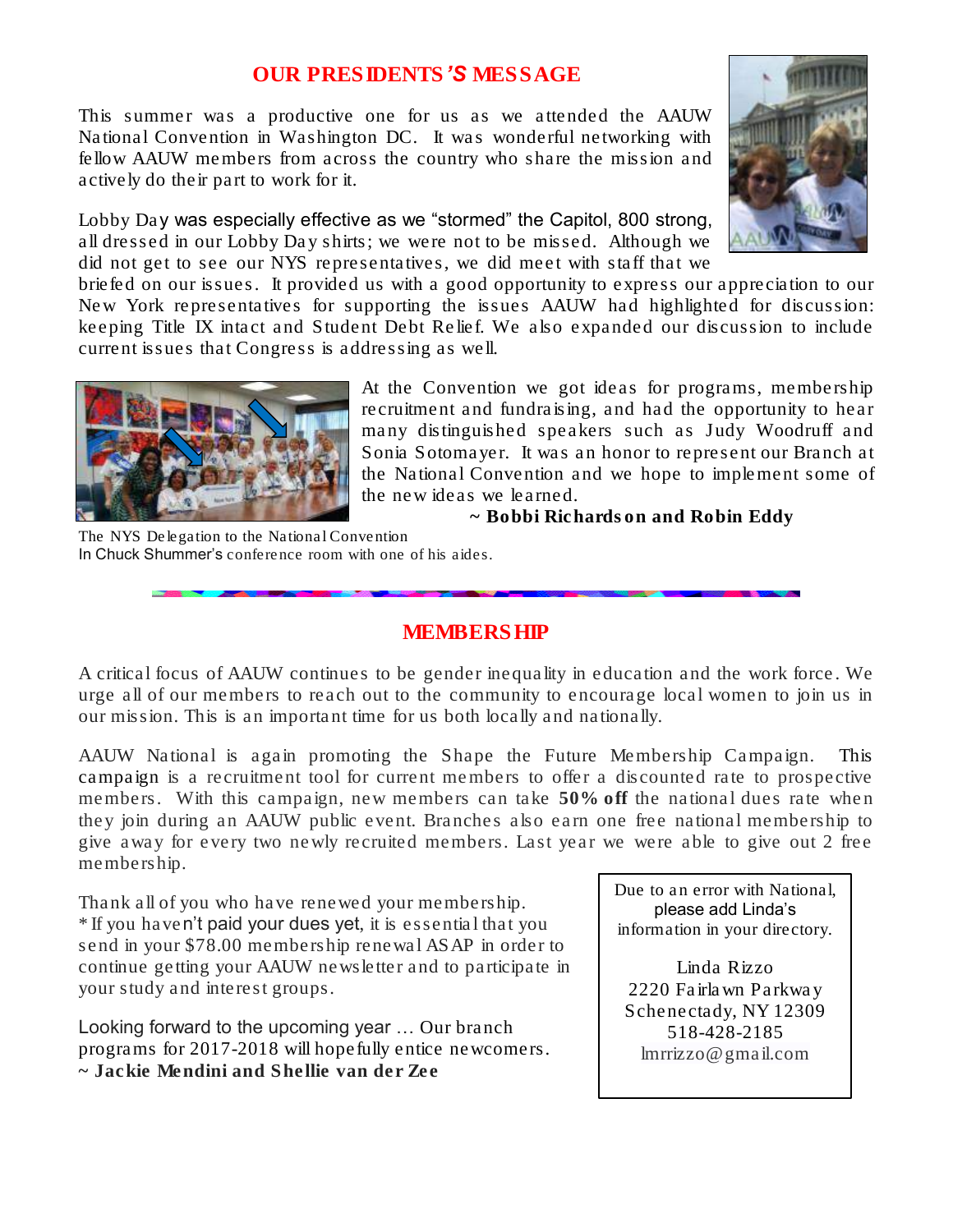# *AAUW POLICY FOCUS FOR 2017-2019*

AAUW is committed to promoting women's issues through its public policy program. "The public policy program underscores AAUW's mission of advancing equity for women and girls through advocacy, education, philanthropy, and research" (AAUW, 2017). The organization informs its members of important policy issues so that they are able to support these issues on the local, state, and national levels.

The public policy for action (2017-19) continues to cover several important areas. These are:

- 1) education is the foundation of our society;
- 2) all individuals need to have affordable housing, health care, and a clean environment;
- 3) all individuals have the right to privacy, freedom from violence, good health care;
- 4) affirmative action is essential to the well-being of people throughout the world;
- 5) more international policies to promote human rights and justice;
- 6) pay equity for women;
- 7) the protection of social security from privatization;
- 8) the improvement of retirement benefits;
- 9) vigorous protection of our constitutional rights;
- 10) strong enforcement of employment anti-discrimination statutes.

The biennial action priorities include support of a strong public school system while opposing vouchers for non-public schools. The economic self-sufficiency of all women will expand beyond pay equity. The proposed change applies not only to salaries but also to bonuses and paid leave. The biennial priorities will also focus on quality, affordable child care and elder care and social justice.

Social security, Medicare, and Medicaid continues to need support. These entitlement programs are essential for a large segment of our population. AAUW will be a major player in supporting these programs since it advocates for economic self-sufficiency of women. *~ Linda Rizzo* 

YOU are the "U" in AAUW!

*Take on one or more jobs to help* make our AAUW events happen.

- *~ Garage Sale (pg. 3)* Contact Geri Mulligan 518-785-7544
- *~ Candidates Forum – October 19* Contact Maxine Borom 518-370-2662
- *~ May Annual Dinner* Contact Robin Eddy 518-346-1683

# **DIRECTORY Information**

The number under your name is your AAUW ID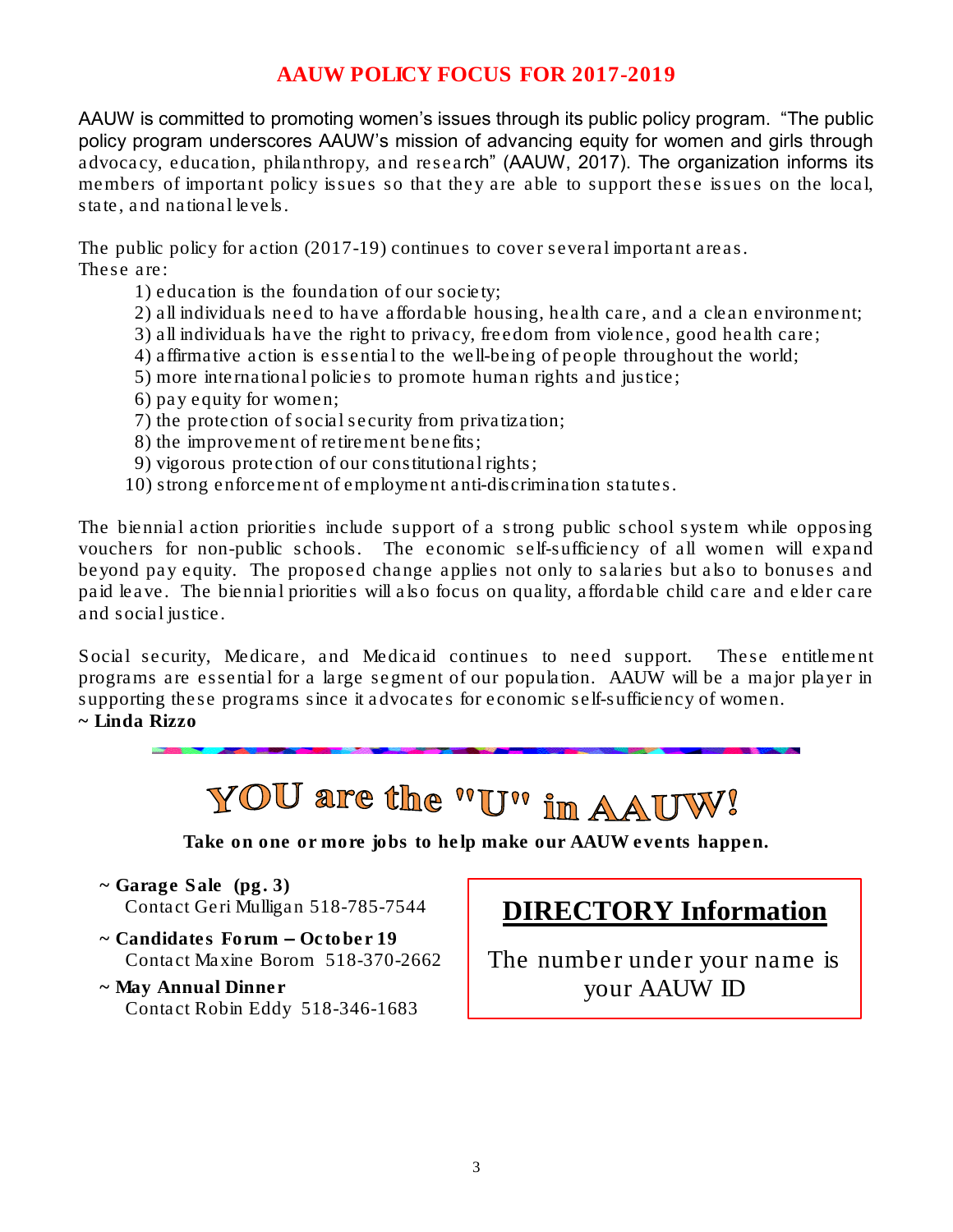## *UPCOMING GARAGE SALE – Yes, we are having another sale! SEPTEMBER 9th from 9:00-3:00*

Since our May Garage Sale was such a success, we are planning a second garage sale in September. Maxine Borom has generously offered her garage again. You may begin bringing your donations to her house starting on September 1<sup>st</sup>, but please call first (370-2662) so Maxine can arrange to be home.

Items Needed

- Household items utensils, dishes, pots and pans, candles, etc
- Professional clothing and outerwear for women or men must be clean and in good condition
- Clothing accessories belts, scarves, purses, etc.
- Shoes and Boots
- Small electrical appliances
- Furniture in good condition we have access to a truck so we may be able to move it if you can't or put it on Craigslist to sell. (Contact Christine or Geri)

Whatever is not sold will be donated, so if there is something you want back you will need to be there at the end of the sale to reclaim the item.

VOLUNTEERS are needed to make this sale another AAUW success! If you can help or have questions, please call us.

Geri Mulligan [\(518\) 785-7544](tel:(518)%20785-7544) Christine Zinzow (518) [641-8626](tel:(518)%20641-8626)

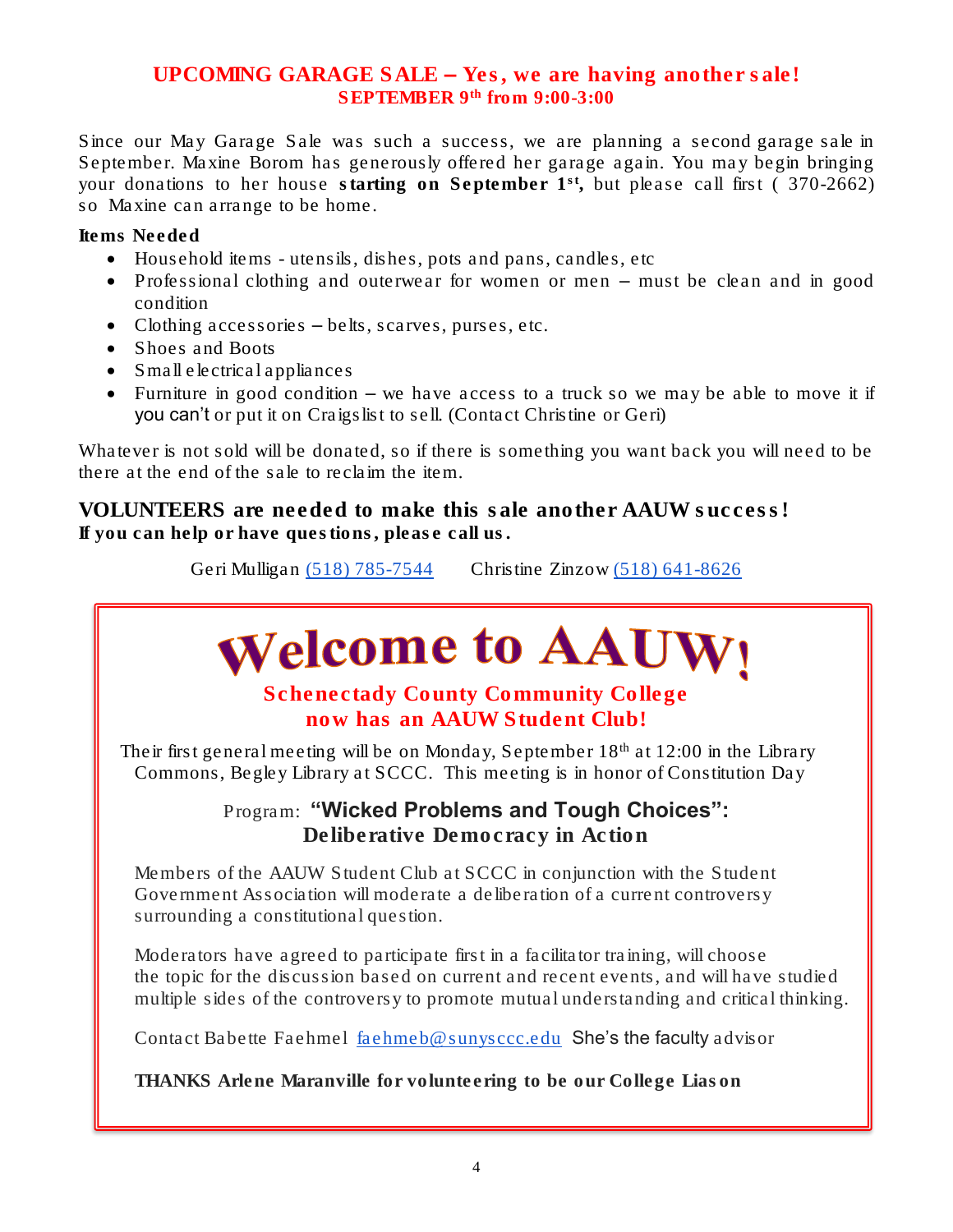# **Congratulations Eleanor Aronstein Our 2017 Named Grant Honoree**

Born/raised in Brooklyn, NY to a poor, immigrant family. Grew up with Polish-speaking maternal grandparents and my mother. I am the first person in my family to attend college. My mother was a very strong advocate of providing me with whatever I wanted, in terms of education. I had piano lessons, art lessons, the opportunity to attend Hunter College High School - and all of those opportunities allowed me to have a good life.

I met Jesse at CCNY in 1956, married him in Jan. 1958 and transferred to Russell Sage College since he was working for GE in Schenectady. I received my BS and MS from Sage, BA in History from Marist College, CAGS from MCLA - over the course of decades of college attendance. I have four NYSED permanent certifications: Elementary Education, Secondary Spanish, Secondary Social Studies, School District Administrator.

I developed and ran an Education Program at Dutchess County Jail (1979-82) which provided GED courses in English and Spanish. Taught and supervised staff in this program. I also taught Social Studies and Spanish at FDR High School in Hyde Park from 1982-2004. Developed and implemented a Mentoring Program for first year teachers which paired new teachers with experienced volunteers. Also taught European History at Marist College as an adjunct from 1985- 2012. Served as Chief Building Representative for the Hyde Park Teachers Association for over a decade.

Jesse and I have had a camp (which we built ourselves) on Galway Lake since 1961 and we're active sailors, kayakers.

Three sons: Robert, David, Martin. Moved to Schenectady from Poughkeepsie in 2013 to be closer to Robert (a music teacher in the Schenectady school system) and to Galway Lake.

Was active in LWV and AAUW in Poughkeepsie. Immediately upon moving here, I joined AAUW and Diverse Topics. Have enjoyed meeting many wonderful women in this branch.

I credit my mother, Hunter College High School (all girls back then!), and Jesse with providing me with the skills that enabled me to have a very satisfying life, ~ *Eleanor Aronstean*

# **Thanks for Volunteering at our May & June events**

At Our Garage Sale

Barbara Aldi Eleanor Aronstein (Chair) Jesse Aronstein Robert Aronstein Jay Borom Maxine Borom

Pat Buckowski Robin Eddy Ellin Friedman Ann Hicks Gail Karl Chet Lonergan

Geri Mulligan Gerri Pinkerton Pat Terry Faith Weldon Christine Zinzow Jason Zinzow

# **Schenectady's Annual Kids' Art Festival**

Gail Karl Jackie Mendini Bobbi Richardson

Our Branch was the WINNER of the following awards presented at the 2017 AAUW-NYS Conference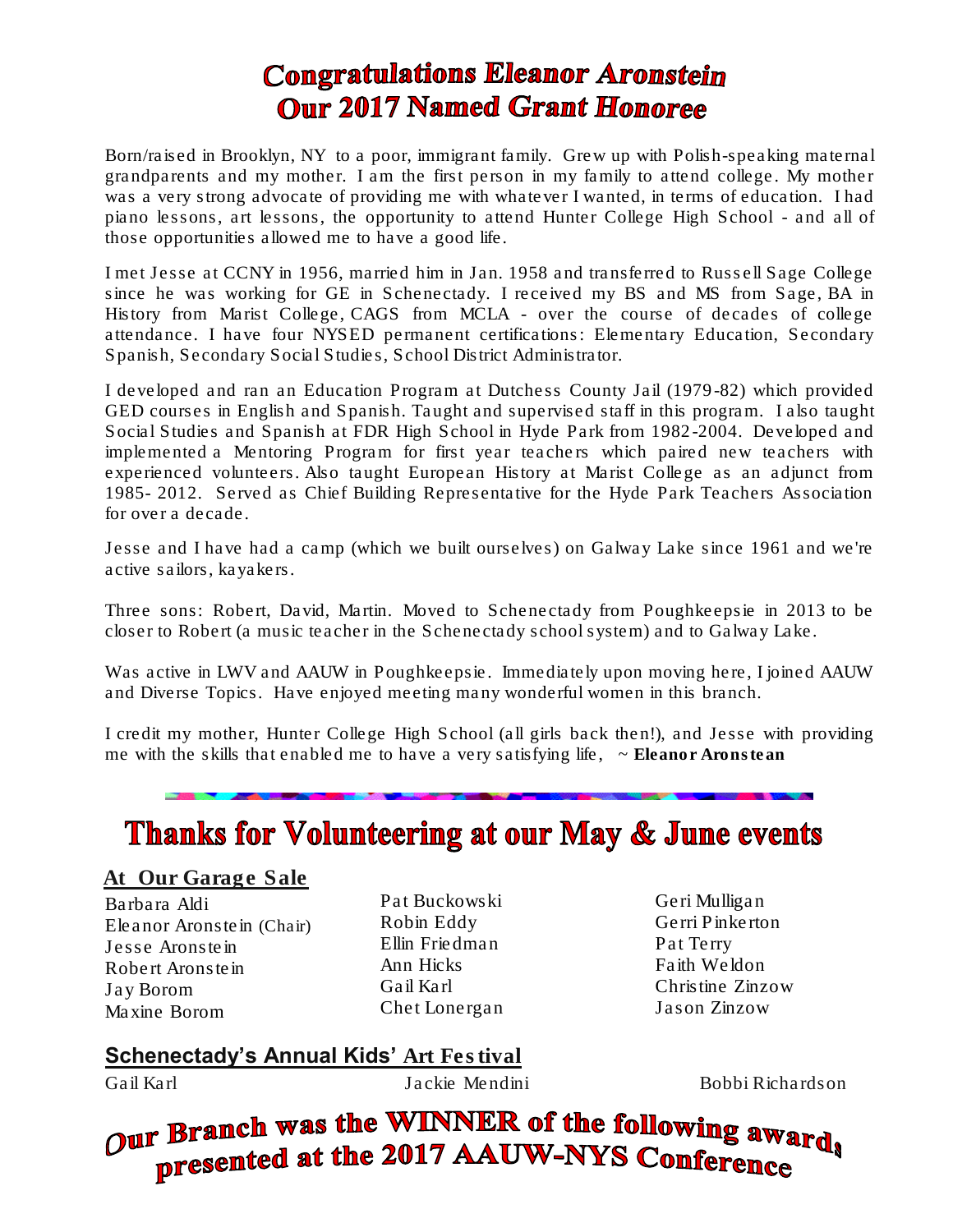21st Century Platinum Program Award Newsletter of Excellence Website of Excellence Visibility of Excellence

#### Top 10 Branch AAUW Fund

- AAUW Fund Contributions
- AAUW Fund per capita Giving
- Legal Advocacy Fund Contributions
- Total Contributions to All AAUW Funds

# Our Gift to Women in Haiti – Our Donated Tote Bags

Dr. Rose Bonheur (Miriam Cajuste's sister) and her husband Roberto Bonheur have been volunteering for the non-profit organization, Touching Lives Around the World, and has been volunteering in Haiti for the past 7 years. They provide free medical care each year to a chosen community in Haiti. They continue to collect canvas and tote bag for their yearly clinic. Our branch has been donating tote bags to this program for the past three years.



#### Here is Dr. Bonheur's article:

This trip to the Ganthier community in Haiti was so different from any of our other trips. This community is located in the west part of Haiti. It is up a mountain that is dry, dusty and no signs of farming. It looks like it has not rained for days, people there are thinner than usual. Having said all that, they were joyful, humble and were so excited to receive the group. We never felt so much love.

The clinic was on Monday to Thursday. Over 400 patients were seen. They were 80% children, 20% adults. By the third day, we ran out of medication for the children for the first time, but medications are cheaper in Haiti to purchase than the states. We were able to purchase some more. During the clinic the people came in with fever, lots of infections, all the children were so sick. We were able to treat every one.

On the last day, the community leaders offered us fried fish and plantain. In addition to a special plaque made for the team. This is the first time we have ever been so honored by a community. They were in tears when we finally said goodbye.

Thank you AAUW for helping to make this trip a success. I was able to give a tote bag to every woman that came to the clinic. They would like to express many thanks to you.

*Dr. Rose Bonheur DNP, FNP-C* (Miriam Cajuste's sister)

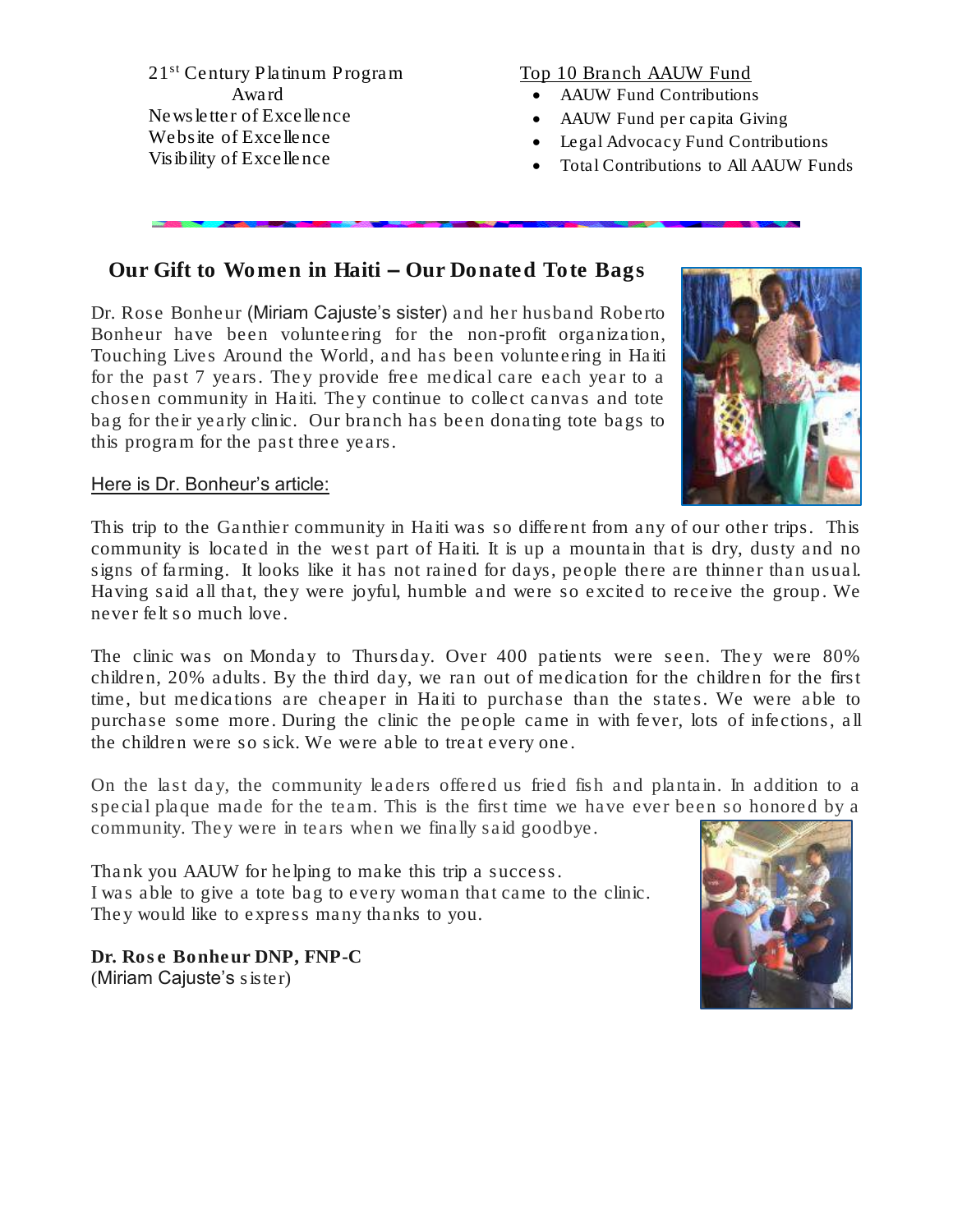

*Study and Interest Group Meetings for September, 2017* If you're interested in attending a meeting, contact the leader.



Book Chat Leader: Ellie Rowland (250-4302) September 18, 2:00 p.m. Commonwealth by Ann Patchett Hostess: Maxine Borom Location: 2171 Fox Hill Drive

Book Exchange 1 Leader: Marguerite Pileggi (280-5623) No regular meetings



Book Exchange 2 Leader Ellie Rowland (250-430 No regular meetings

Couples Gourmet Leaders: Faith Weldon (393-0048) Pat Terry (372-8431) September 8, 7 p.m. Theme: Northwest Cuisine Co-Hostesses: Payne/Weldon

Diverse Topics Leaders: Barbara Aldi (372-4802) Gerri Pinkerton (346-4560) September 18, 6:30 pm Program: Stella Courtney Cox Place: McChesney Room Schenectady County Library

Modern Literature Leaders: Joan Bergin (399-1861) Mary Delory(393-6811) September 11, 7:00 p.m. Boys in the Boat by Daniel Brown Reviewer: Arlene Maranville Hostess: Pat Gregory Location: 26 Central Ave, Saratoga Springs Co-Hostess: Mary DeLory

#### Mah Jongg

Leader: Linda Ward (377-2377) September 11, 1:30 p.m. Hostess: Bobbi Richardson Location: 1417 Fox Hollow Rd. September 25,1:30 p.m. Hostess: Shellie van der Zee Location: 35 Warwick Way

#### Quilting

Leader: Marguerite Pileggi (280-5623) September 26,2017 Program: Fabric Edibles- Marguerite Hostess: Gerri Pinkerton 803 Dongan Ave.

Science Topics Leader: Nancy Walden (280-8065) No Meeting in September

Varied Interests Monthly Leader: Toni Walsh: (372-8764) September 14, 12:30 Program: Destination Lunch "What I did This Summer" Place: Glenville Queen

# *The Road to Women's Right to Vote*

 $2017$  mark the  $100<sup>th</sup>$  annivers ary of when women got the right to vote in NYS.

Thirteen other states west of the Mississippi had already granted women full voting rights by the time New York voters were considering this matter in 1917.

Wyoming had granted women the right back in 1869.



New Zealand was the first

nation to grant women suffrage rights in 1893.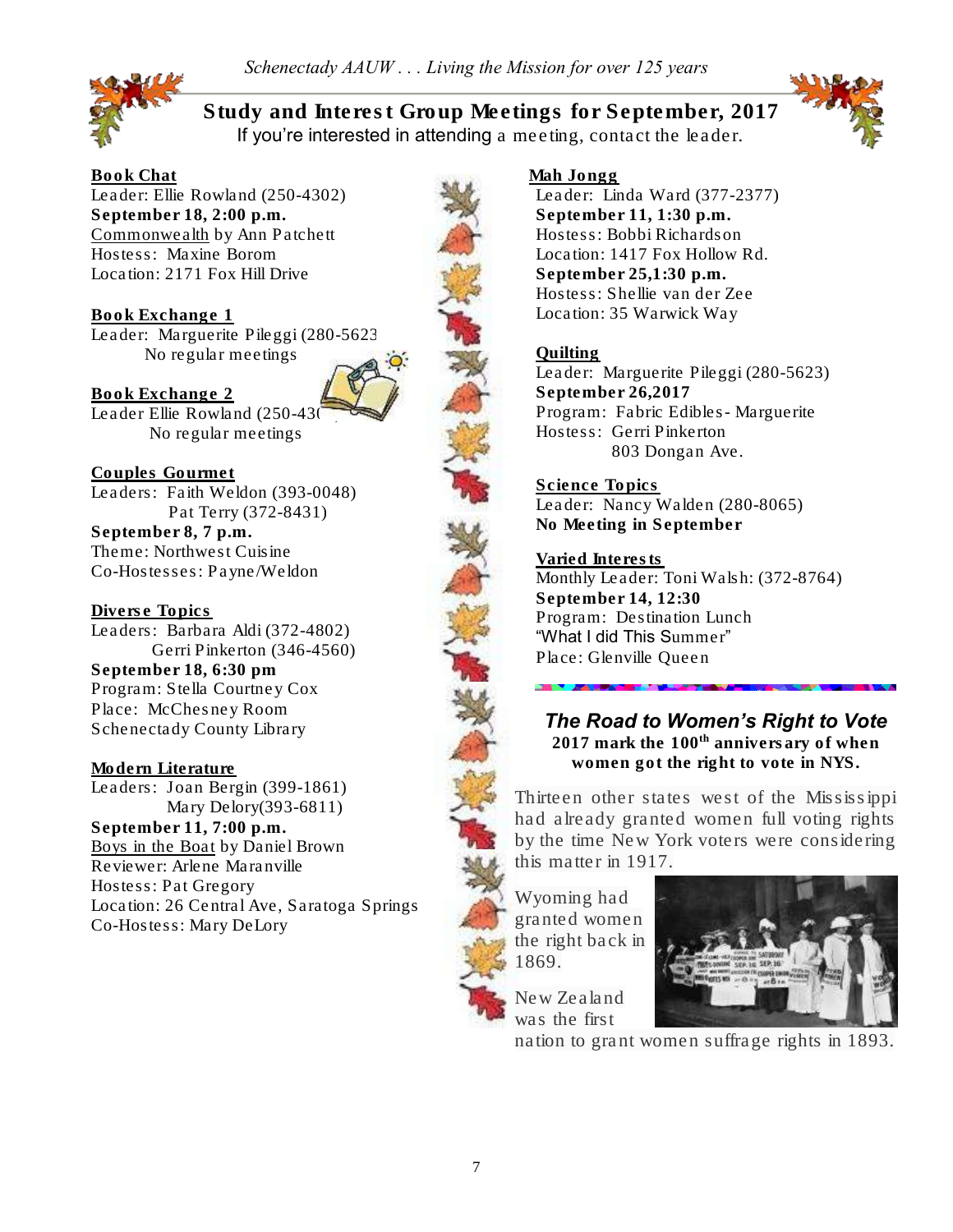### *Schenectady AAUW . . . Living the Mission for over 125 years*

8



# VISIONS

Schenectady Branch Newsletter AAUW (published monthly except January, July, August)

The deadline for newsletter items is the 1<sup>st</sup> week of the month prior to publication.

Editors: Robin Eddy and Bobbi Richardson

Circulation: Pat Terry

Presidents: Robin Eddy and Bobbi Richardson

Website: schenectady-ny.aauw.net

### **AAUW'S MISSION**

AAUW Advances Equity for women through advocacy, education, philanthropy and research.

### **AAUW'S VISION**

AAUW will be a powerful advocate and visible leader in equity and education through research, philanthropy, and measurable change in critical areas impacting the lives of women and girls.

#### **AAUW'S PROMISE**

By joining AAUW, you belong to a community that breaks through educational and educational barriers to so that all women have a fair chance.

### **IN PRINCIPLE AND IN PRACTICE AAUW VALUES and seeks diverse membership.**

There shall be no barriers to full participation in this organization on the basis of gender, race, creed, age, sexual orientation, national origin, disability or class.

*AAUW Schenectady Branch C/O Robin Eddy 1222 Hempstead Road Niskayuna, NY 12309*